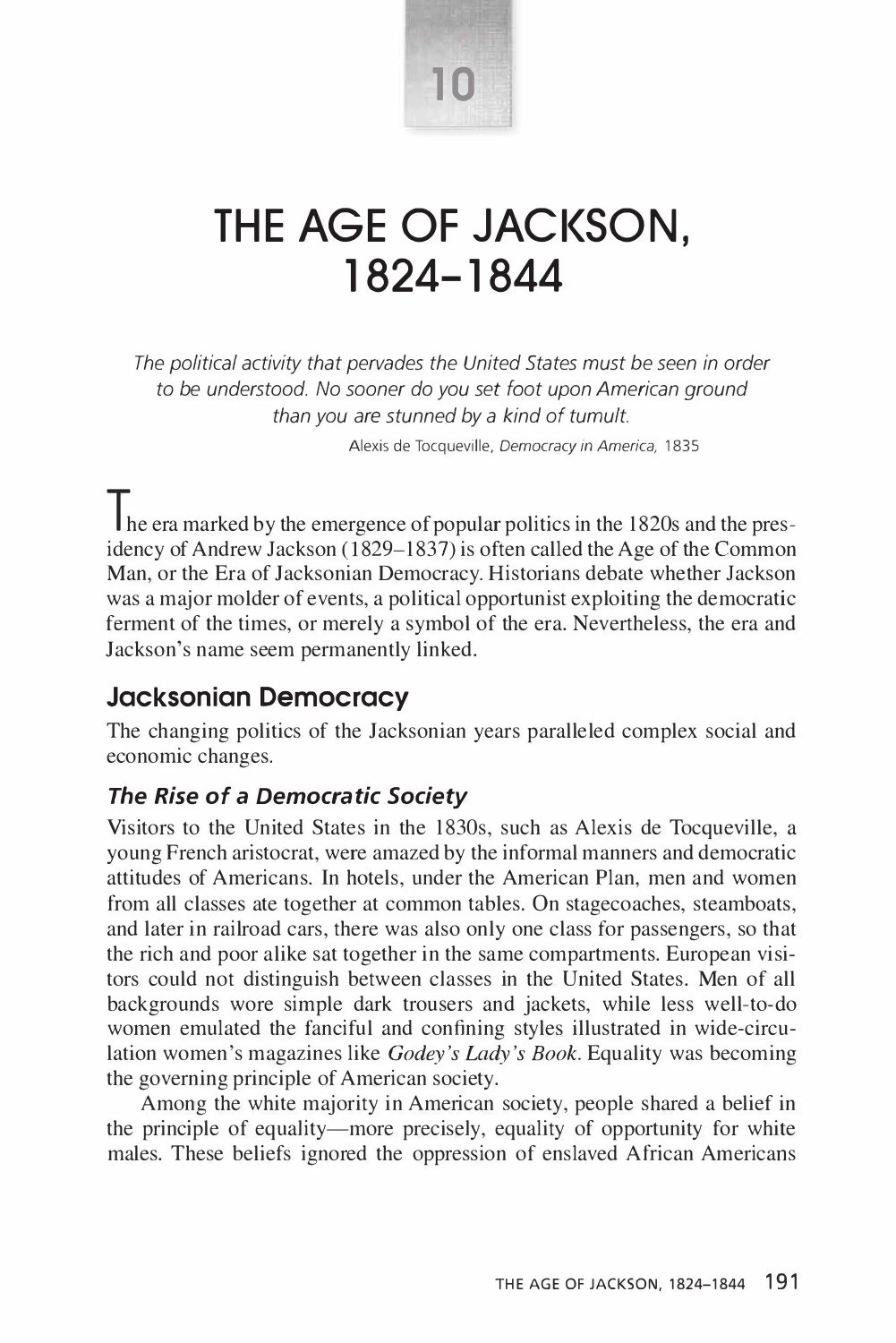and discrimination against free blacks. Equality of opportunity would, at least in theory, allow a young man of humble origins to rise as far as his natural talent and industry would take him. The hero of the age was the "self-made man."

There was no equivalent belief in the "self-made woman," but by the end of the 1840s, feminists would take up the theme of equal rights and insist that it should be applied to both women and men (see Chapter 11).

#### *Politics of the Common Man*

Between 1824 and 1840, politics moved out of the fine homes of rich southern planters and northern merchants who had dominated government in past eras and into middle- and lower-class homes. Several factors contributed to the spread of democracy, including new suffrage laws, changes in political parties and campaigns, improved education, and increases in newspaper circulation.

**Universal Male Suffrage** Western states newly admitted to the Union-Indiana (1816), Illinois (1818), and Missouri (1821)-adopted state constitutions that allowed all white males to vote and hold office. These newer constitutions omitted any religious or property qualifications for voting. Most eastern states soon followed suit, eliminating such restrictions. As a result, throughout the country, all white males could vote regardless of their social class or religion. Voting for president rose from about 350,000 in 1824 to more than 2.4 million in 1840, a nearly sevenfold increase in just 16 years, mostly as a result of changes in voting laws. In addition, political offices could be held by people in the lower and middle ranks of society.

**Party Nominating Conventions** In the past, candidates for office had commonly been nominated either by state legislatures or by "King Caucus"—a closed-door meeting of a political party's leaders in Congress. Common citizens had no opportunity to participate. In the 1830s, however, caucuses were replaced by nominating conventions. Party politicians and voters would gather in a large meeting hall to nominate the party's candidates. The Anti-Masonic party was the first to hold such a nominating convention. This method was more open to popular participation, hence more democratic.

**Popular Election of the President** In the presidential election of 1832, only South Carolina used the old system in which the state legislature chose the electors for president. All other states had adopted the more democratic method of allowing the voters to choose a state's slate of presidential electors.

**Two-party System** The popular election of presidential electors—and, in effect, the president—had important consequences for the two-party system. Campaigns for president now had to be conducted on a national scale. To organize these campaigns, candidates needed large political parties.

**Rise of Third Parties** While only the large national parties (the Democrats and the Whigs in Jackson's day) could hope to win the presidency, other political parties also emerged. The Anti-Masonic party and the Workingmen's party, for example, reached out to groups of people who previously had shown little interest in politics. The Anti-Masons attacked the secret societies of Masons and accused them of belonging to a privileged, antidemocratic elite.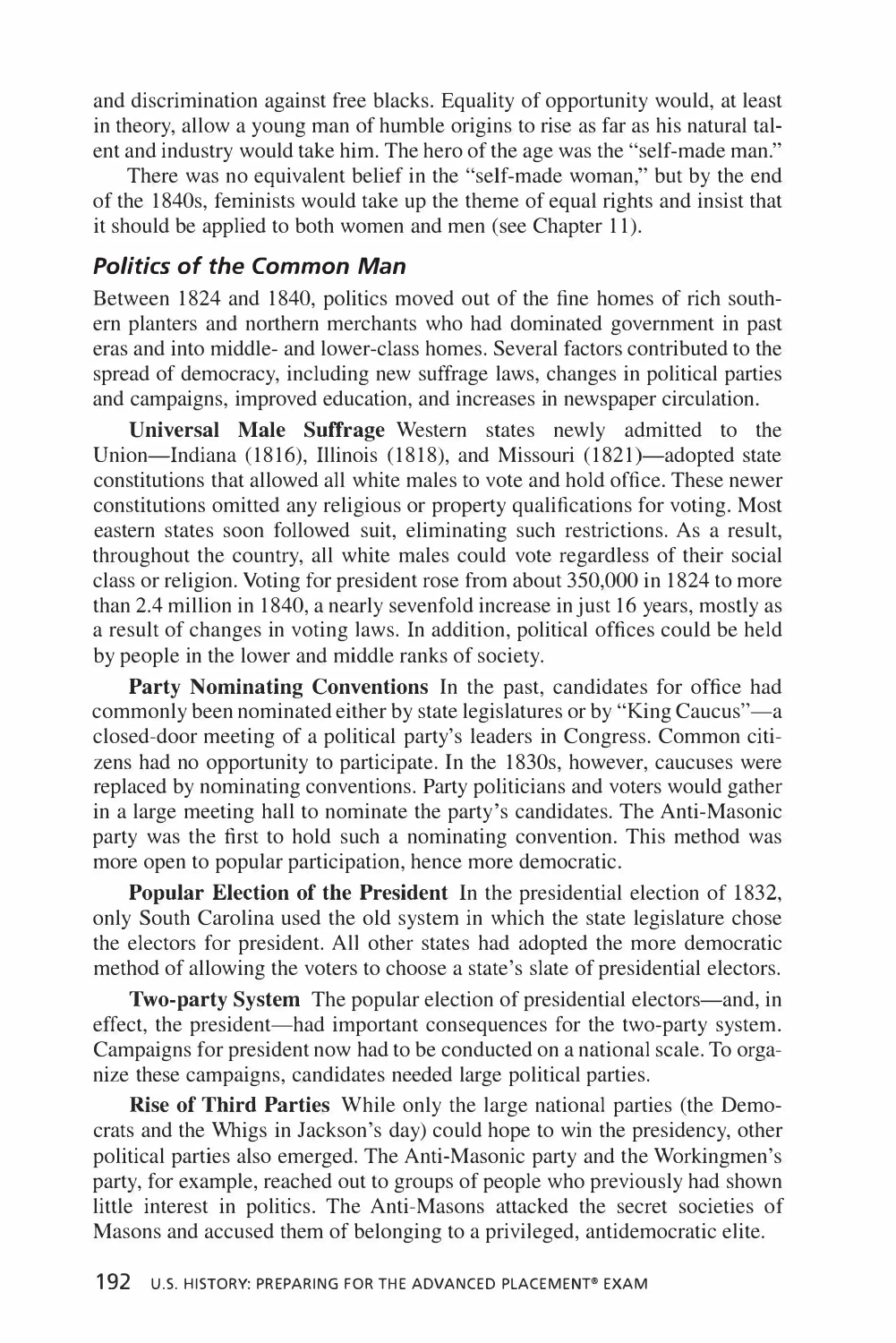**More Elected Offices** During the Jacksonian era, a much larger number of state and local officials were elected to office, instead of being appointed, as in the past. This change gave the voters more voice in their government and also tended to increase their interest in participating in elections.

**Popular Campaigning** Candidates for office directed their campaigns to the interests and prejudices of the common people. Politics also became a form of local entertainment. Campaigns of the 1830s and 1840s featured parades of floats and marching bands and large rallies in which voters were treated to free food and drink. The negative side to the new campaign techniques was that in appealing to the masses, candidates would often resort to personal attacks and ignore the issues. A politician, for example, might attack an opponent's "aristocratic airs" and make him seem unfriendly to "the common man."

**Spoils System and Rotation of Officeholders** Winning government jobs became the lifeblood of party organizations. At the national level, President Jackson believed in appointing people to federal jobs (as postmasters, for example) strictly according to whether they had actively campaigned for the Democratic party. Any previous holder of the office who was not a Democrat was fired and replaced with a loyal Democrat. This practice of dispensing government jobs in return for party loyalty was called the *spoils system* because of a comment that, in a war, victors seize the spoils, or wealth, of the defeated.

In addition, Jackson believed in a system of rotation in office. By limiting a person to one term in office he could then appoint some other deserving Democrat in his place. Jackson defended the replacement and rotation of officeholders as a democratic reform. "No man," he said, "has any more intrinsic claim to office than another." Both the spoils system and the rotation of officeholders affirmed the democratic ideal that one man was as good as another and that ordinary Americans were capable of holding any government office. These beliefs also helped build a strong two-party system.

## **Jackson Versus Adams**

Political change in the Jacksonian era began several years before Jackson moved into the White House as president. In the controversial election in 1824, Jackson won more popular and electoral votes than any other candidate, but he ended up losing the election.

## *The Election of 1824*

Recall the brief Era of Good Feelings that characterized U.S. politics during the two-term presidency of James Monroe. The era ended in political bad feelings in 1824, the year of a bitterly contested and divisive presidential election. By then, the old congressional caucus system for choosing presidential candidates had broken down. As a result, four candidates of the Democratic-Republican party of Jefferson campaigned for the presidency: John Quincy Adams, Henry Clay, William Crawford, and Andrew Jackson.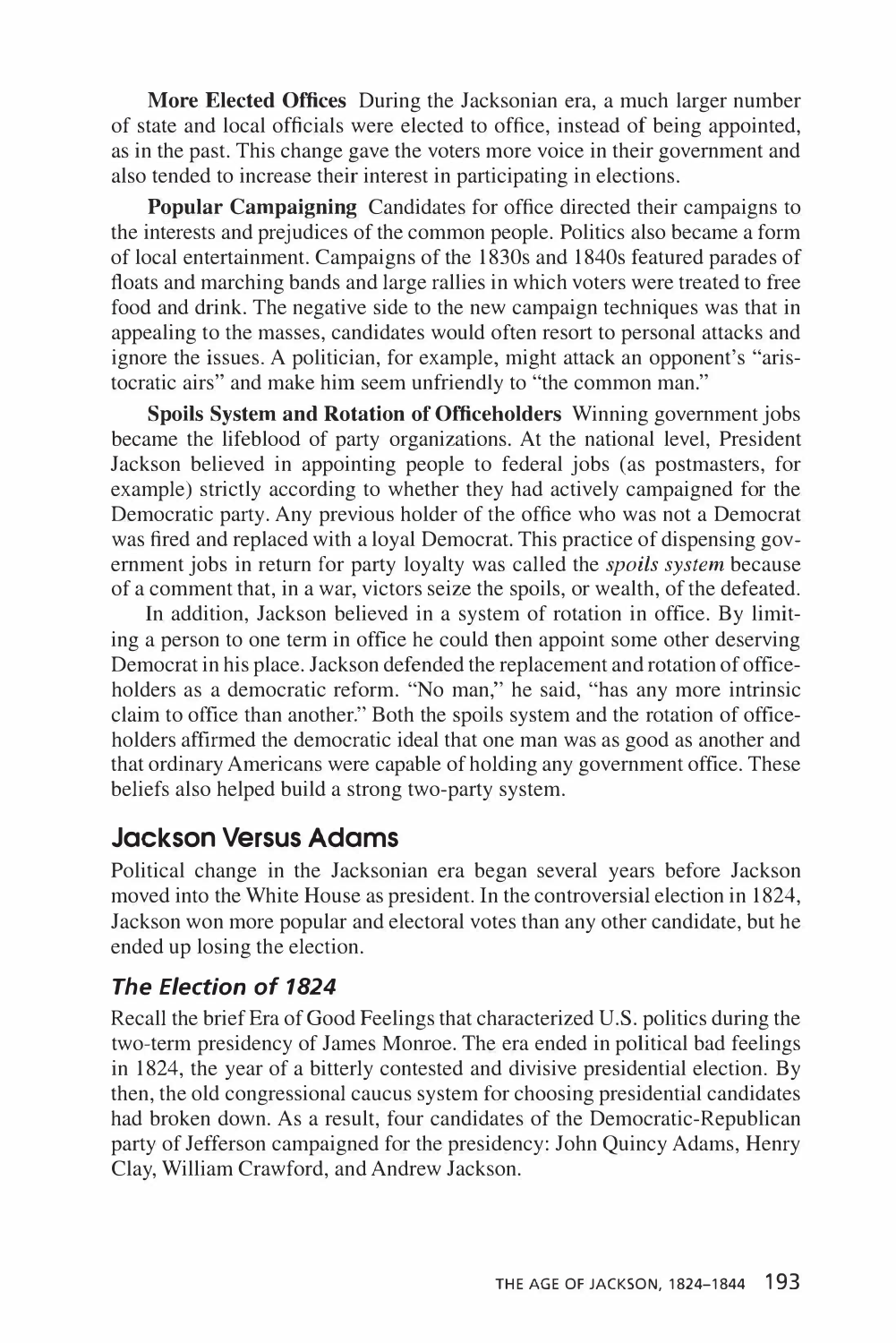Among voters in states that counted popular votes (six did not) Jackson won. But because the vote was split four ways, he lacked a majority in the electoral college as required by the Constitution. Therefore, the House of Representatives had to choose a president from among the top three candidates. Henry Clay used his influence in the House to provide John Quincy Adams of Massachusetts with enough votes to win the election. When President Adams appointed Clay his secretary of state, Jackson and his followers charged that the decision of the voters had been foiled by secret political maneuvers. Angry Jackson supporters accused Adams and Clay of making a "corrupt bargain."



**Source:** Jeffrey B. Morris and Richard B. Morris, editors. *Encyclopedia of American History* 

## *President John Quincy Adams*

Adams further alienated the followers of Jackson when he asked Congress for money for internal improvements, aid to manufacturing, and even a national university and an astronomical observatory. Jacksonians viewed all these measures as a waste of money and a violation of the Constitution. Most significantly, in 1828, Congress patched together a new tariff law, which generally satisfied northern manufacturers but alienated southern planters. Southerners denounced it as a "tariff of abominations."

## *The Revolution of 1828*

Adams sought reelection in 1828. But the Jacksonians were now ready to use the discontent of southerners and westerners and the new campaign tactics of party organization to sweep "Old Hickory" (Jackson) into office. Going beyond parades and barbecues, Jackson's party resorted to smearing the president and accusing Adams' wife of being born out of wedlock. Supporters of Adams retaliated in kind, accusing Jackson's wife of adultery. The mudslinging campaign attracted a lot of interest and voter turnout soared.

Jackson won handily, carrying every state west of the Appalachians. His reputation as a war hero and man of the western frontier accounted for his victory more than the positions he took on issues of the day.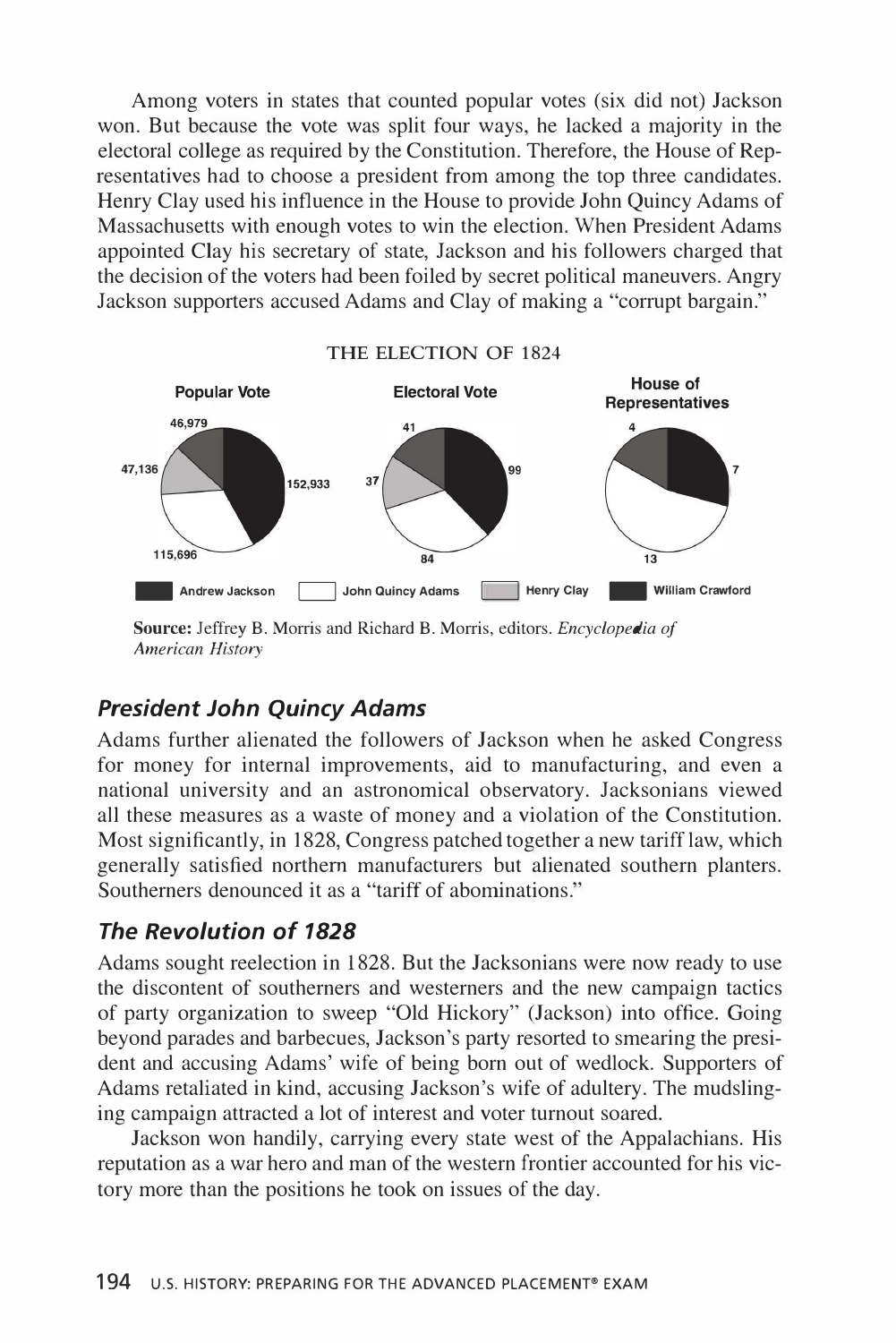## **The Presidency of Andrew Jackson**

Jackson was a different kind of president from any of his predecessors. A strong leader, he not only dominated politics for eight years but also became a symbol of the emerging working class and middle class (the so-called common man). Born in a frontier cabin, Jackson gained fame as an Indian fighter and as hero of the Battle of New Orleans, and came to live in a fine mansion in Tennessee as a wealthy planter and slaveowner. But he never lost the rough manners of the frontier. He chewed tobacco, fought several duels, and displayed a violent temper. Jackson was the first president since Washington to be without a college education. In a phrase, he could be described as an extraordinary ordinary man. This self-made man and living legend drew support from every social group and every section of the country.

**Presidential Power** Jackson presented himself as the representative of all the people and the protector of the common man against abuses of power by the rich and the privileged. He was a frugal Jeffersonian, who opposed increasing federal spending and the national debt. Jackson interpreted the powers of Congress narrowly and therefore vetoed more bills—12—than all six preceding presidents combined. For example, he vetoed the use of federal money to construct the Maysville Road, because it was wholly within one state, Kentucky, the home state of Jackson's rival, Henry Clay.

Jackson's closest advisers were a group known as his "kitchen cabinet," who did not belong to his official cabinet. Because of them, the appointed cabinet had less influence on policy than under earlier presidents.

**Peggy Eaton Affair** The champion of the common man also went to the aid of the common woman, at least in the case of Peggy O'Neale Eaton. The wife of Jackson's secretary of war, she was the target of malicious gossip by other cabinet wives, much as Jackson's recently deceased wife had been in the 1828 campaign. When Jackson tried to force the cabinet wives to accept Peggy Eaton socially, most of the cabinet resigned. This controversy contributed to the resignation of Jackson's vice president, John C. Calhoun, a year later. For remaining loyal during this crisis, Martin Van Buren of New York was chosen as vice president for Jackson's second term.

**Indian Removal Act (1830)** Jackson's concept of democracy did not extend to American Indians. Jackson sympathized with land-hungry citizens who were impatient to take over lands held by American Indians. Jackson thought the most humane solution was to compel the American Indians to leave their traditional homelands and resettle west of the Mississippi. In 1830, he signed into law the Indian Removal Act, which forced the resettlement of many thousands of American Indians. By 1835 most eastern tribes had reluctantly complied and moved west. The Bureau of Indian Affairs was created in 1836 to assist the resettled tribes.

Most politicians supported a policy of Indian removal. Georgia and other states passed laws requiring the Cherokees to migrate to the West. When the Cherokees challenged Georgia in the courts, the Supreme Court ruled in *Cherokee Nation v. Georgia* (1831) that Cherokees were not a foreign nation with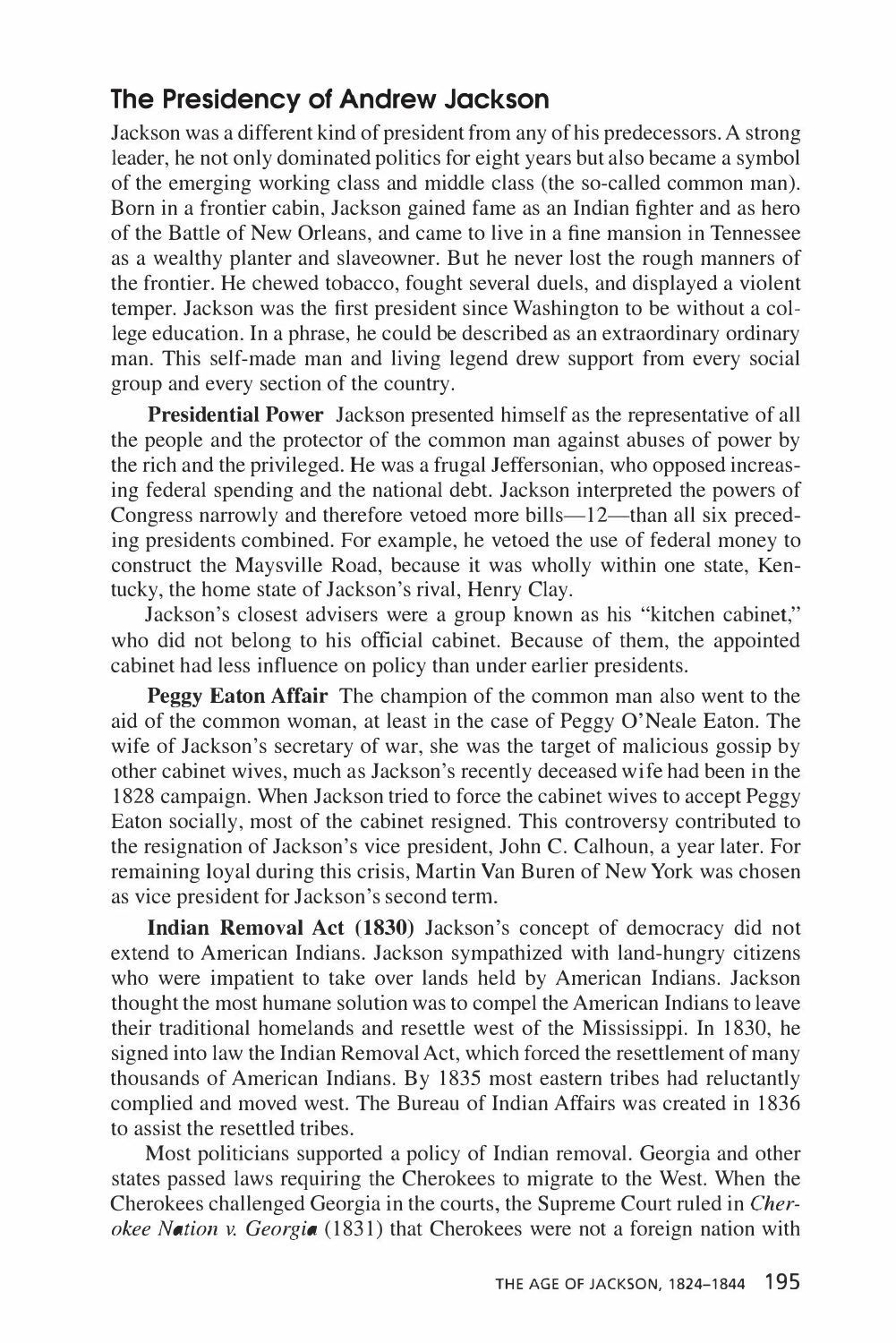the right to sue in a federal court. But in a second case, *Worcester v. Georgia* (1832), the high court ruled that the laws of Georgia had no force within Cherokee territory. In this clash between a state's laws and the federal courts, Jackson sided with the states. The Court was powerless to enforce its decision without the President's support.



INDIAN REMOVAL IN THE 1830s

**Trail of Tears** Most Cherokees repudiated the settlement of 1835, which provided land in the Indian territory. In 1838, after Jackson had left office, the U.S. Army forced 15,000 Cherokees to leave Georgia. The hardships on the "trail of tears" westward caused the deaths of 4,000 Cherokees.

**Nullification Crisis** Jackson favored states' rights—but not disunion. In 1828, the South Carolina legislature declared the increased tariff of 1828, the so-called Tariff of Abominations, to be unconstitutional. In doing so, it affirmed a theory advanced by Jackson's first vice president, John C. Calhoun. According to this *nullification theory,* each state had the right to decide whether to obey a federal law or to declare it null and void (of no effect).

In 1830, Daniel Webster of Massachusetts debated Robert Hayne of South Carolina on the nature of the federal Union under the Constitution. Webster attacked the idea that any state could defy or leave the Union. Following this famous Webster-Hayne debate, President Jackson declared his own position in a toast he presented at a political dinner. "Our federal Union," he declared, "it must be preserved." Calhoun responded immediately with another toast: "The Union, next to our liberties, most dear!"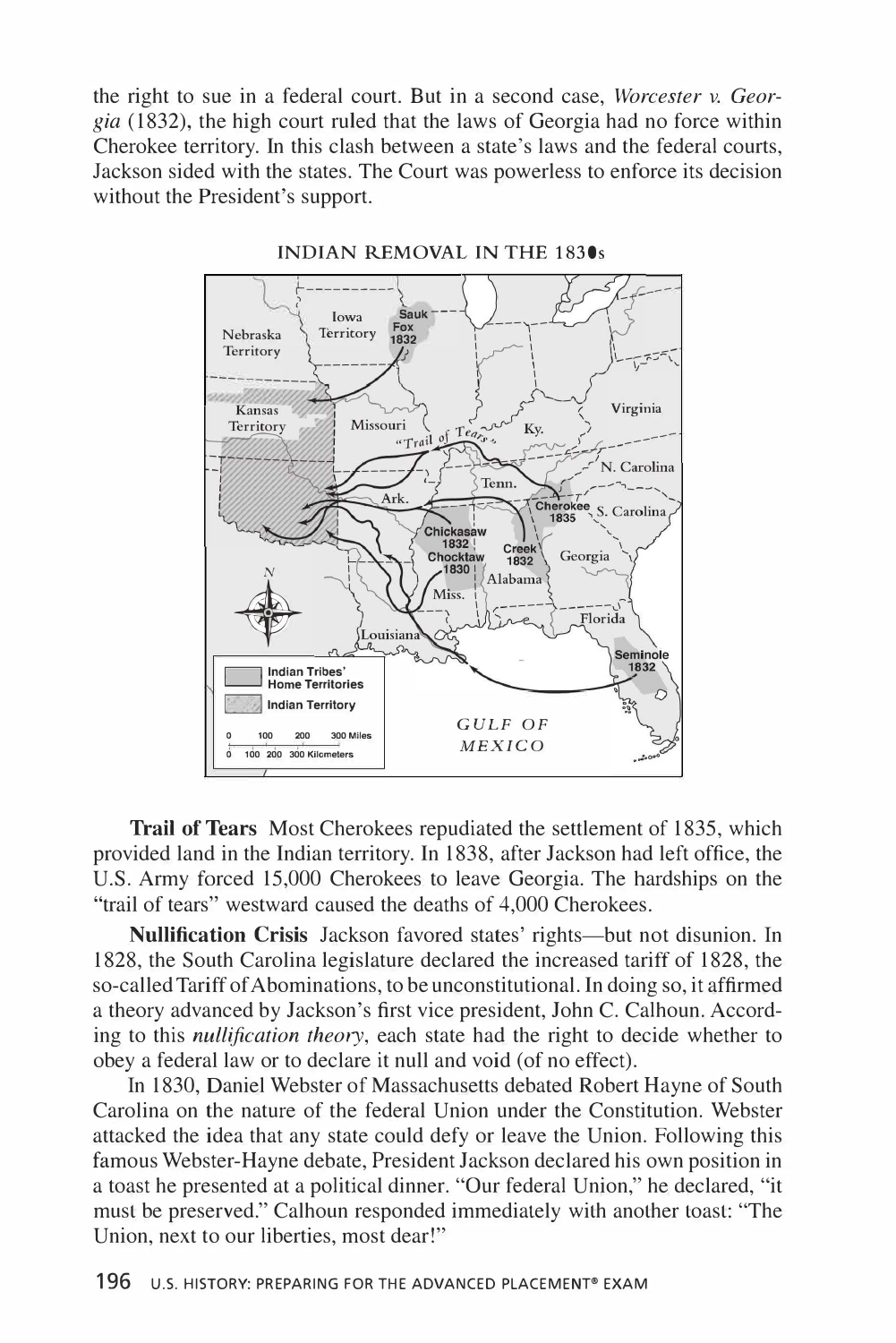In 1832, Calhoun's South Carolina increased tension by holding a special convention to nullify both the hated 1828 tariff and a new tariff of 1832. The convention passed a resolution forbidding the collection of tariffs within the state. Jackson reacted decisively. He told the secretary of war to prepare for military action. He persuaded Congress to pass a Force bill giving him authority to act against South Carolina. Jackson also issued a Proclamation to the People of South Carolina, stating that nullification and disunion were treason.

But federal troops did not march in this crisis. Jackson opened the door for compromise by suggesting that Congress lower the tariff. South Carolina postponed nullification and later formally rescinded it after Congress enacted a new tariff along the lines suggested by the president.

Jackson's strong defense of federal authority forced the militant advocates of states' rights to retreat. On another issue, however, militant southerners had Jackson's support. The president shared southerners' alarm about the growing antislavery movement in the North. He used his executive power to stop antislavery literature from being sent through the U.S. mail. Southern Jacksonians trusted that Jackson would not extend democracy to African Americans.

**Bank Veto** Another major issue of Jackson's presidency concerned the rechartering of the Bank of the United States. This bank and its branches, although privately owned, received federal deposits and attempted to serve a public purpose by cushioning the ups and downs of the national economy. The bank's president, Nicholas Biddle, managed it effectively. Biddle's arrogance, however, contributed to the suspicion that the bank abused its powers and served the interests of only the wealthy. Jackson shared this suspicion. He believed that the Bank of the United States was unconstitutional.

Henry Clay, Jackson's chief political opponent, favored the bank. In 1832, an election year, Clay decided to challenge Jackson on the bank issue by persuading a majority in Congress to pass a bank-recharter bill. Jackson promptly vetoed this bill, denouncing it as a private monopoly that enriched the wealthy and foreigners at the expense of the common people and the "hydra of corruption." The voters agreed with Jackson. Jackson won reelection with more than three-fourths of the electoral vote.

## **The Two-Party System**

The one-party system that had characterized Monroe's presidency (the Era of Good Feelings) had given way to a two-party system under Jackson. Supporters of Jackson were now known as Democrats, while supporters of his leading rival, Henry Clay, were called Whigs. The Democratic party harked back to the old Republican party of Jefferson, and the Whig party resembled the defunct Federalist party of Hamilton. At the same time, the new parties reflected the changed conditions of the Jacksonian era. Democrats and Whigs alike were challenged to respond to the relentless westward expansion of the nation and the emergence of an industrial economy.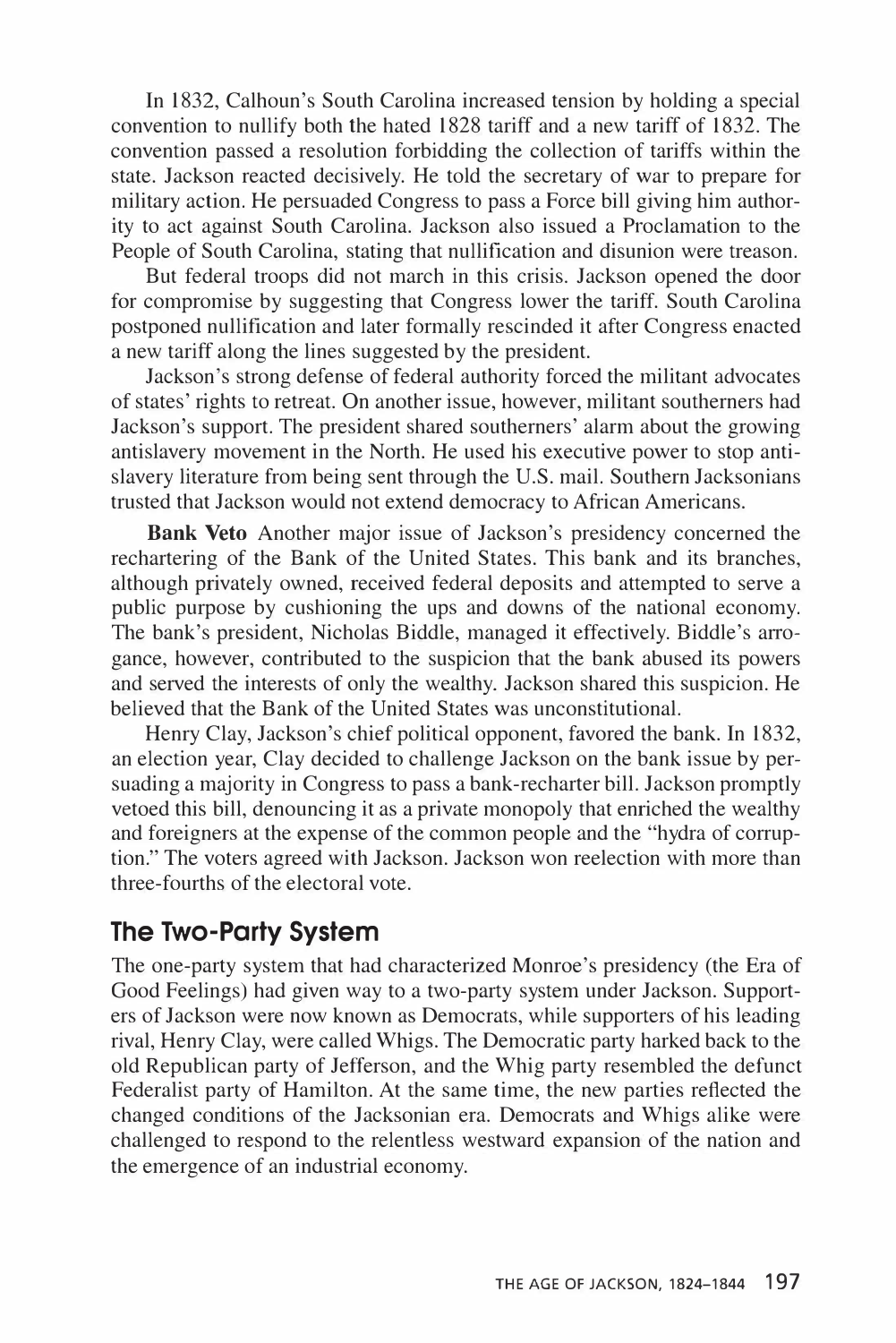| Democrats and Whigs in the Age of Jackson |                                                                                                  |                                                                                                                  |
|-------------------------------------------|--------------------------------------------------------------------------------------------------|------------------------------------------------------------------------------------------------------------------|
|                                           | <b>Democrats</b>                                                                                 | <b>Whigs</b>                                                                                                     |
| <b>Issues Supported</b>                   | • Local rule<br>• Limited government<br>$\bullet$ Free trade<br>• Opportunity for white<br>males | American System:<br>• A national bank<br>• Federal funds for inter-<br>nal improvements<br>• A protective tariff |
| <b>Major Concerns</b>                     | • Monopolies<br>• National bank<br>• High tariffs<br>• High land prices                          | • Crime associated with<br>immigrants                                                                            |
| <b>Base of Voter Support</b>              | • The South and West<br>• Urban workers                                                          | • New England and the<br>Mid-Atlantic states<br>• Protestants of English<br>heritage<br>• Urban professionals    |

## *Jackson's Second Term*

After winning reelection in 1832, Jackson moved to destroy the Bank of the United States.

**Pet Banks** Jackson attacked the bank by withdrawing all federal funds. Aided by Secretary of the Treasury Roger Taney, he transferred the funds to various state banks, which Jackson's critics called "pet banks."

**Species Circular** As a result of both Jackson's financial policies and feverish speculation in western lands, prices for land and various goods became badly inflated. Jackson hoped to check the inflationary trend by issuing a presidential order known as the Specie Circular. It required that all future purchases of federal lands be made in specie (gold and silver) rather than in paper banknotes. Soon afterward, banknotes lost their value and land sales plummeted. Right after Jackson left office, a financial crisis—the Panic of 1837—plunged the nation's economy into a depression.

## *The Election of 1836*

Following the two-term tradition set by his predecessors, Jackson did not seek a third term. To make sure his policies were carried out even in his retirement, Jackson persuaded the Democratic party to nominate his loyal vice president, Martin Van Buren, who was a master of practical politics.

Fearing defeat, the Whig party adopted the unusual strategy of nominating three candidates from three different regions. In doing so, the Whigs hoped to throw the election into the House of Representatives, where each state had one vote in the selection of the president. The Whig strategy failed, however, as Van Buren took 58 percent of the electoral vote.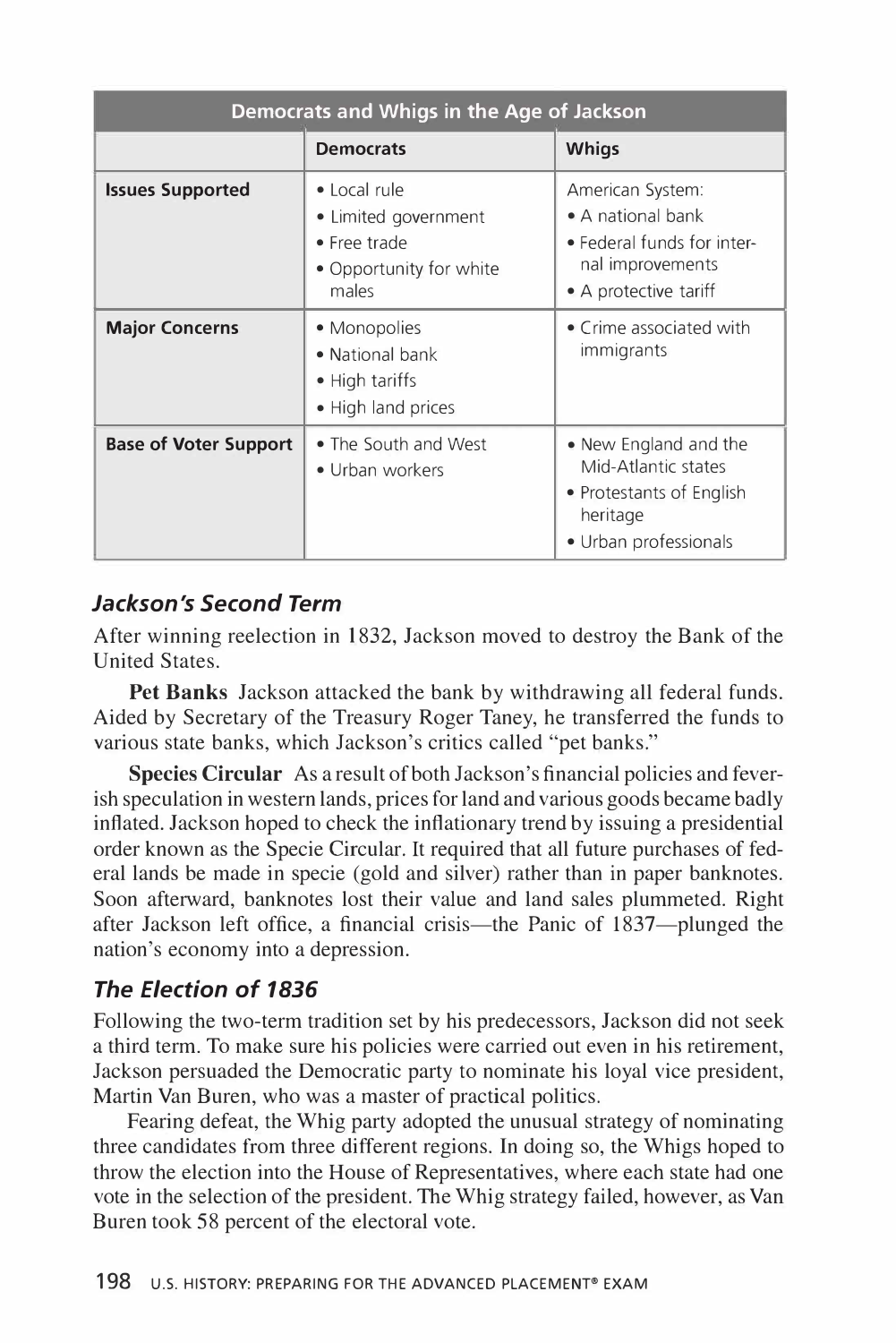## *President Van Buren and the Panic of 1837*

Just as Van Buren took office, the country suffered a financial panic as one bank after another closed its doors. Jackson's opposition to the rechartering of the Bank of the United States was only one of many causes of the panic and resulting economic depression. But the Whigs were quick to blame the Democrats for their laissez-faire economics, which advocated for little federal involvement in the economy.

## *The "Log Cabin and Hard Cider" Campaign of 1840*

In the election of 1840, the Whigs were in a strong position to defeat Van Buren and the Jacksonian Democrats. Voters were unhappy with the bad state of the economy. In addition, the Whigs were better organized than the Democrats, and had a popular war hero, William Henry "Tippecanoe" Harrison, as their presidential candidate. The Whigs took campaign hoopla to new heights. To symbolize Harrison's humble origins, they put log cabins on wheels and paraded them down the streets of cities and towns. They also passed out hard cider for voters to drink and buttons and hats to wear. Name-calling as a propaganda device also marked the 1840 campaign. The Whigs attacked "Martin Van Ruin" as an aristocrat with a taste for foreign wines.

A remarkable 78 percent of eligible voters (white males) cast their ballots. Old "Tippecanoe" and John Tyler of Virginia, a former states' rights Democrat who joined the Whigs, took 53 percent of the popular vote and most of the electoral votes in all three sections: North, South, and West. This election established the Whigs as a national party.

However, Harrison died of pneumonia less than a month after taking office, and "His Accidency," John Tyler, became the first vice-president to succeed to the presidency. President Tyler was not much of a Whig. He vetoed the Whigs' national bank bills and other legislation, and favored southern and expansionist Democrats during the balance of his term (1841-1845). The Jacksonian era was in its last stage, and came to an end with the Mexican War and the increased focus on the issue of slavery. (See Chapter 12.)

#### **HISTORICAL PERSPECTIVES:** WERE THE JACKSONIANS DEMOCRATIC?

Historians debate whether the election of Jackson in 1828 marked a revolutionary and democratic turn in American politics. The traditional view is that Jackson's election began the era of the common man, when the masses of newly enfranchised voters drove out the entrenched ruling class and elected one of their own. The Revolution of 1828 was a victory of the democratic West against the aristocratic East. On the other hand, 19th-century Whig historians viewed Jackson as a despot whose appeal to the uneducated masses and "corrupt" spoils system threatened the republic.

*continued*